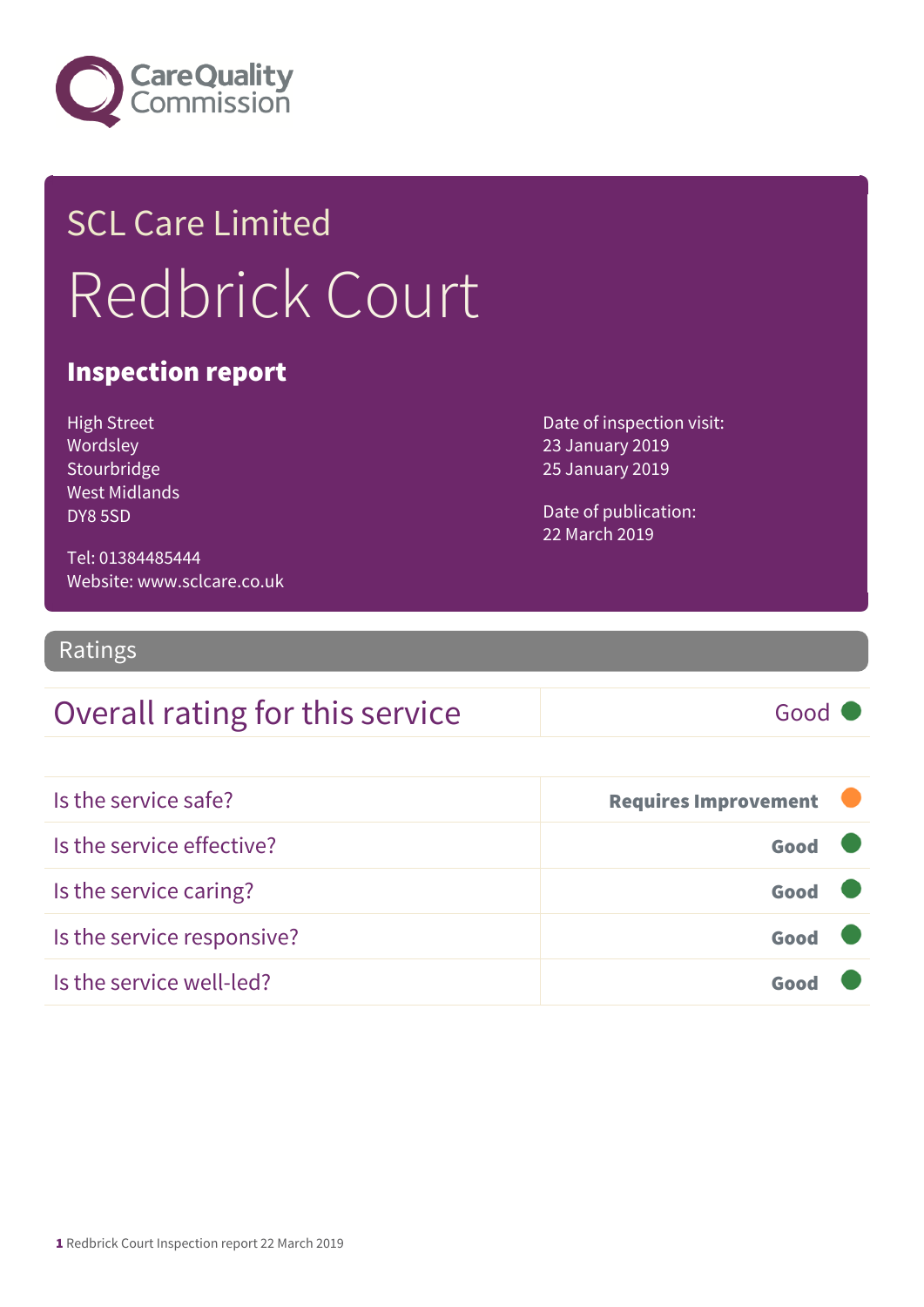### Summary of findings

#### Overall summary

#### About the service:

Redbrick Court is a care home that provides personal care for older people, some of whom are living with dementia, and or physical or sensory disabilities. In addition, the home provides respite to people from hospital to aid their recovery. At the time of the inspection, 27 people lived at the service. The home provides a range of communal areas to include; cinema room, sensory room, library area and café.

#### People's experience of using this service:

People's medicines were not always stored safely. Staff had not recognised that some medicines were stored at incorrect temperatures which made them unsafe to use. Expired medicines had not all been returned to the pharmacy and there was insufficient room in the medicine trolleys for people's medicines to be organised and stored safely.

People and their relatives told us they felt happy and safe. People were satisfied there were enough staff to support them, although occupancy levels were low. Risks to people's safety and well-being were identified and managed. However, falls analysis needed to improve to further reduce risks. People had a clean and hygienic environment to live in.

People enjoyed the meals and had regular access to drinks. Risks related to nutrition and hydration were monitored to ensure people remained well. People had access to health care support and staff followed recommendations to support people's health needs. People's capacity was assessed and their consent was obtained before care and support was given. People were supported in the least restrictive way possible; the policies and systems in the service supported this practice. Facilities had been designed to consider people's specific needs.

People and their relatives described staff as kind and patient. We saw people being treated with respect. People's dignity and privacy was protected and they had support to maintain and develop their independence.

People's care was responsive to their needs and people said staff knew their preferences and routines. Care plans were regularly updated to provide guidance to staff on how to meet people's needs. Complaints were dealt with appropriately to include written outcomes to people. People were encouraged to participate in activities and utilise the facilities available such as the cinema room. The registered manager was looking how they could increase recreational visits outside of the home. Systems and training was in place to support people's end of life care.

The management team had increased and staff felt positive about the way the service was run. The registered manager divided her time between other locations owned by the provider. Staff felt they would benefit from full-time leadership. People and relatives said they were happy with the service. Their views were sought and acted on to improve the service provided. Quality assurance checks were in place, however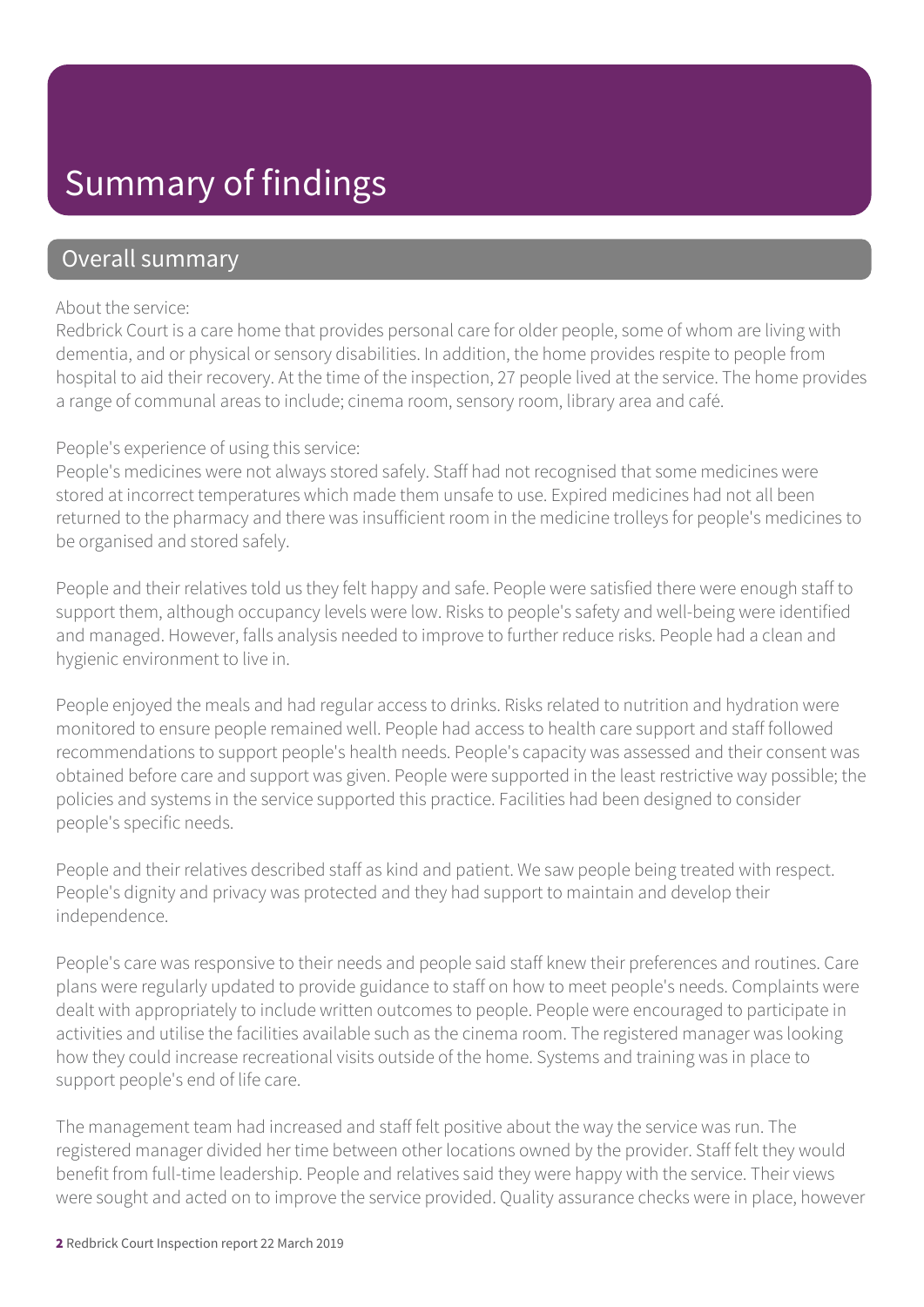for some areas, these had not identified where improvements needed to be made.

Rating at last inspection: Requires improvement (report published 26 March 2018.

Why we inspected This was a planned inspection based on the rating at the last inspection.

Enforcement No enforcement action was required.

Follow up:

We will continue to monitor intelligence we receive about the service until we return to visit as per our reinspection programme. If any concerning information is received we may inspect sooner.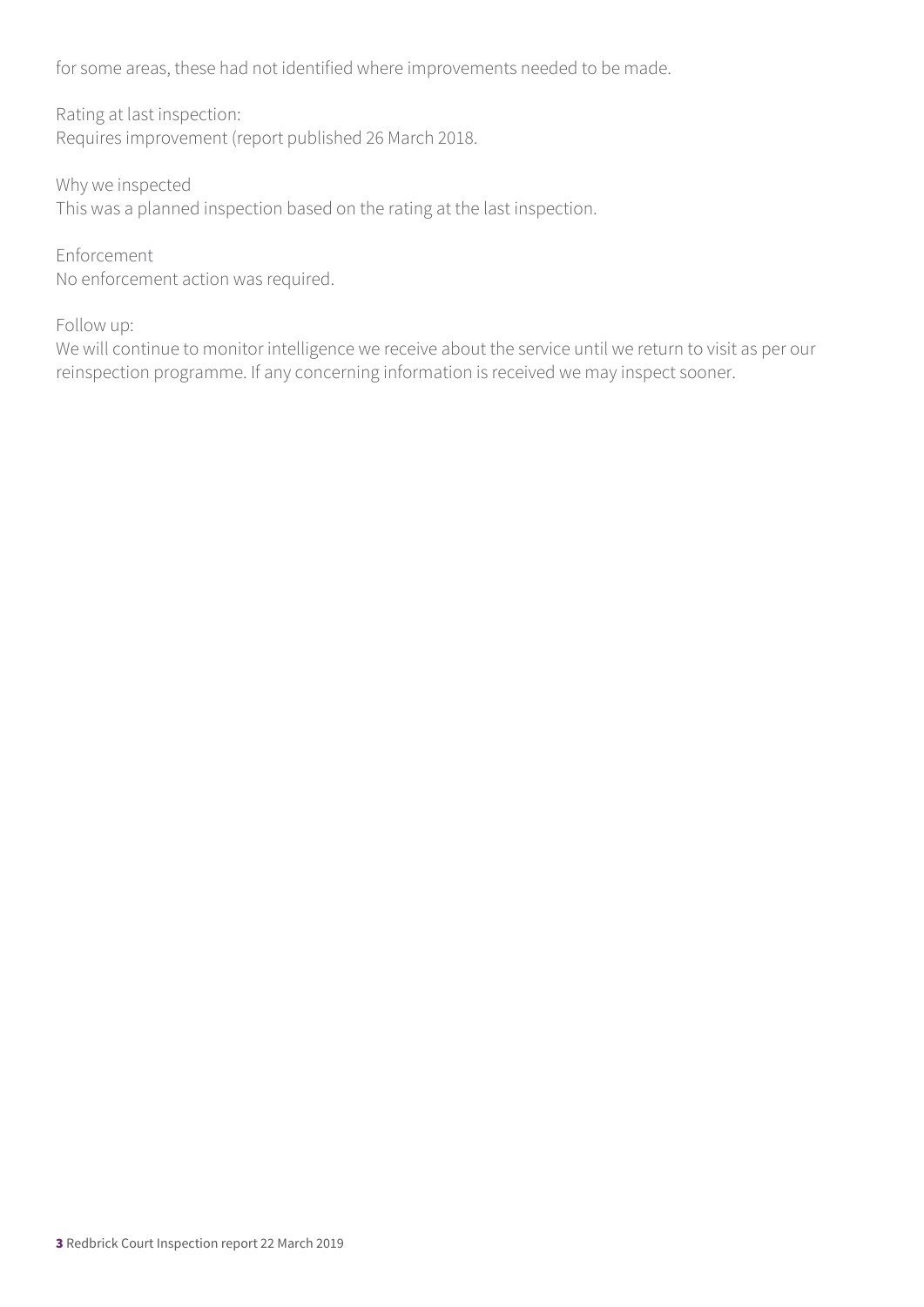### The five questions we ask about services and what we found

We always ask the following five questions of services.

| Is the service safe?                          | <b>Requires Improvement</b> |
|-----------------------------------------------|-----------------------------|
| The service was not always safe               |                             |
| Details are in our Safe findings below.       |                             |
| Is the service effective?                     | Good                        |
| The service was effective                     |                             |
| Details are in our Effective findings below.  |                             |
| Is the service caring?                        | Good                        |
| The service was caring                        |                             |
| Details are in our Caring findings below.     |                             |
| Is the service responsive?                    | Good                        |
| The service was responsive                    |                             |
| Details are in our Responsive findings below. |                             |
| Is the service well-led?                      | Good                        |
| The service was well-led                      |                             |
| Details are in our Well-Led findings below.   |                             |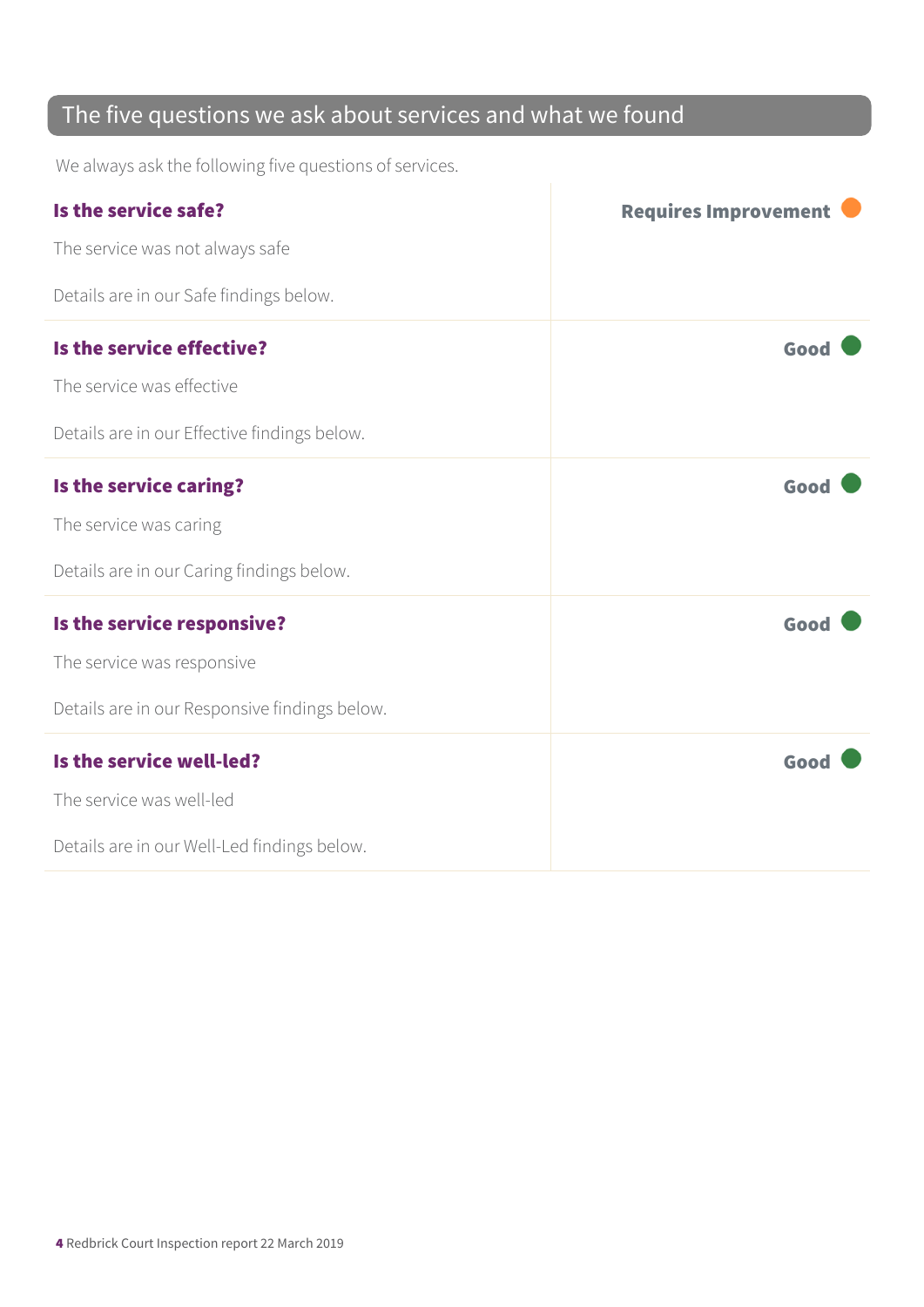

# Redbrick Court

#### Detailed findings

### Background to this inspection

#### The inspection:

'We carried out this inspection under Section 60 of the Health and Social Care Act 2008 (the Act) as part of our regulatory functions. This inspection was planned to check whether the provider was meeting the legal requirements and regulations associated with the Act, to look at the overall quality of the service, and to provide a rating for the service under the Care Act 2014.'

#### Inspection team:

The inspection team consisted of one inspector, one Expert by Experience, (ExE) and a Specialist Advisor, (SPA}. An ExE is a person who has personal experience of using or caring for someone who uses this type of service. Their area of expertise was dementia care. Our SPA was a pharmacist who reviewed medicines management.

#### Service and service type:

Redbrick Court is a care home. People in care homes receive accommodation and personal care. The Care Quality Commission (CQC) regulates both the premises and the care provided, and both were looked at during this inspection.

The service had a manager registered with CQC. This means that they and the provider are legally responsible for how the service us run and for the quality and safety of the care provided.

Notice of inspection: This inspection was unannounced.

#### What we did:

We reviewed information we had received about the service since the last inspection. This included details about incidents the provider must notify us about, such as abuse; and we sought feedback from the local authority and other professionals who work with the service. We assessed the information we require providers to send us at least once annually to give some key information about the service, what the service does well and improvements they plan to make. This information helps support our inspections.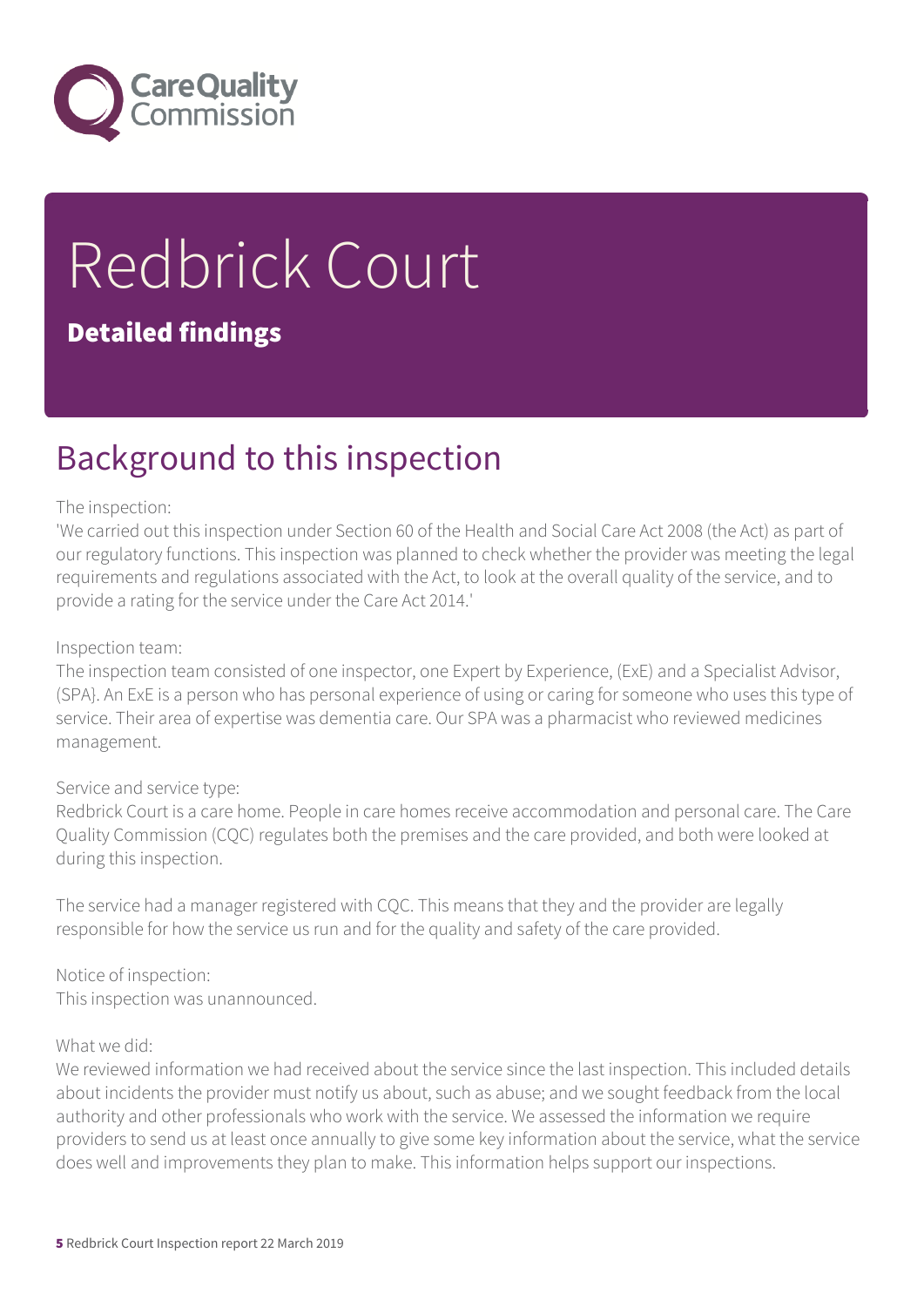During the inspection we spoke with fifteen people and three relatives to ask about their experience of the care provided. We spoke with four care staff, two seniors, one domestic staff, the cook, and registered manager. We used the Short Observational Framework for inspection (SOFI). SOFI is a way of observing care to help us understand the experience of people who could not talk with us.

We reviewed four people's care records, six medicine records, two staff files, accidents, incidents and complaints records. We reviewed records relating to the management of the home including audits, staff and resident meetings, questionnaires menus and DoLs approvals. We also conducted a tour of the premises.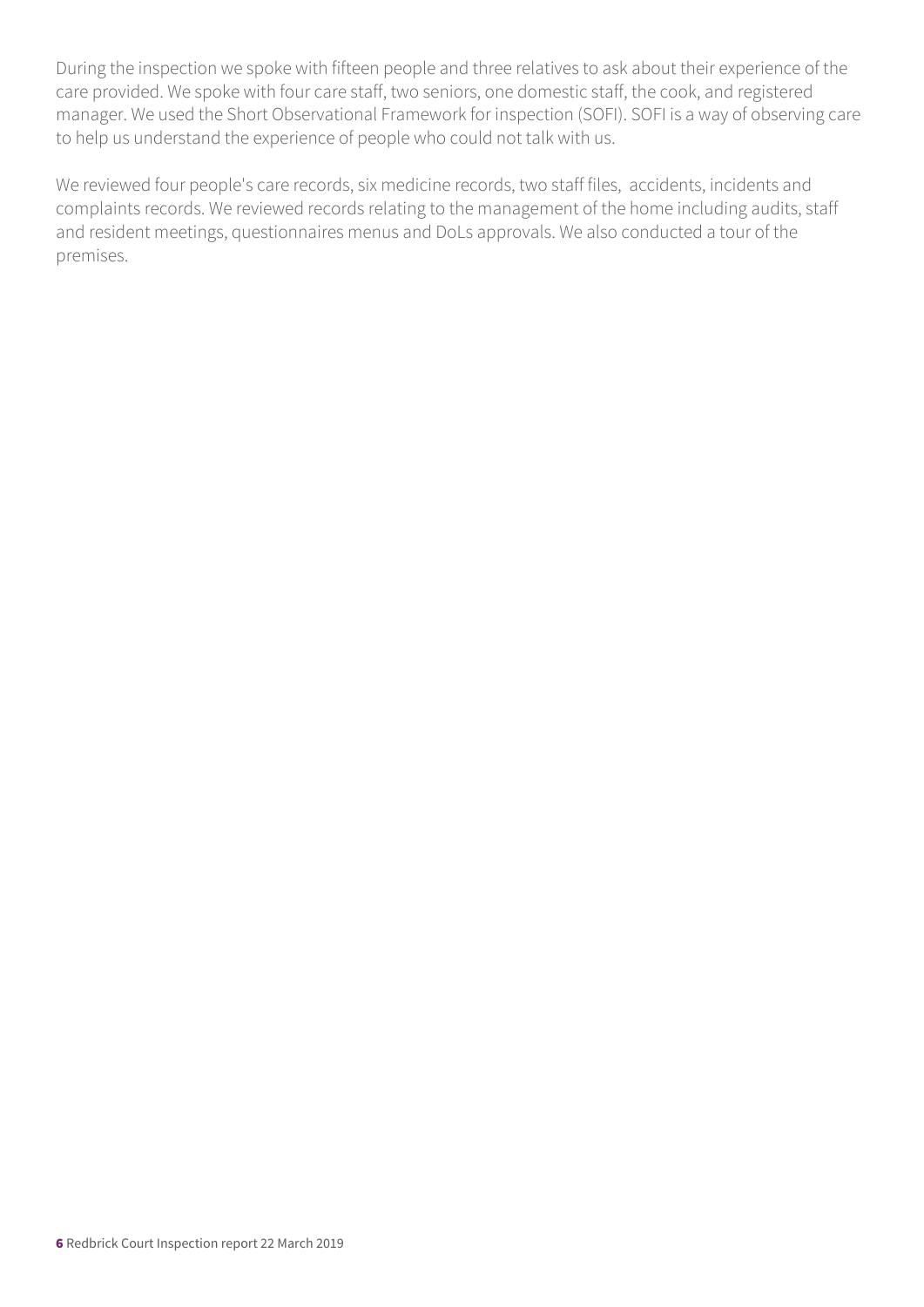### Is the service safe?

### Our findings

At the last inspection January 2018, potential risks to people's health were not consistently monitored to reduce risks. There had been occasions where people had not been supported by enough staff to provide their care. These improvements have been made.

Some aspects of the service were not always safe

#### Using medicines safely

• Medicines were not always stored safely. For example, the fridge temperature records showed that the temperature was consistently below the lower limit threshold since 1st December 2018. Senior staff confirmed there had been some insulin stored in the fridge in December which would have been used. Senior staff had not acted on the low temperature readings. We discussed this with the registered manager who took immediate action to dispose of medicines stored in the fridge and request repeat supplies from the pharmacy. On day two of our inspection the registered manager confirmed the fridge was working but the temperature probe was faulty and a new one purchased. She also confirmed senior staff had not informed her of the temperature changes. She had provided the recommended ranges to them to avoid a similar incident.

• Expired items in the fridge and cabinet were not picked up on the monthly checks or returned to the pharmacy. This was addressed on-site but evidences stock control needs improvement.

• There was insufficient space in the medicines trolley to adequately separate medicines for different people. The registered manager told us they would purchase another trolley. Medicine handling, records and administration was good. Staff also had knowledge about the medicines they were handling.

#### Assessing risk, safety monitoring and management

● Risk assessments were in place which showed how risks should be managed. For example, if people were at increased risk of choking, developing pressure sores, or not eating and drinking. Whilst risks and causes of falling were identified, our analysis of these identified five people had fallen in the previous three months. These had occurred in communal areas but were described as unwitnessed. Therefore patterns and themes had not been fully captured. The registered manager told us they would improve their falls analysis to further reduce risks.

- Systems and processes to safeguard people from the risk of abuse
- People told us they felt safe. One person said, "I am safe here; everyone treats me well". A relative told us, "Staff are very good I have no worries about safety or abuse".
- Staff understood the different types of abuse and were aware of how to escalate and report any concerns.

• The registered manager had notified appropriate agencies where harm or abuse was suspected. There were no current safeguarding concerns. The manager reviewed safeguarding outcomes for any lessons to be learned.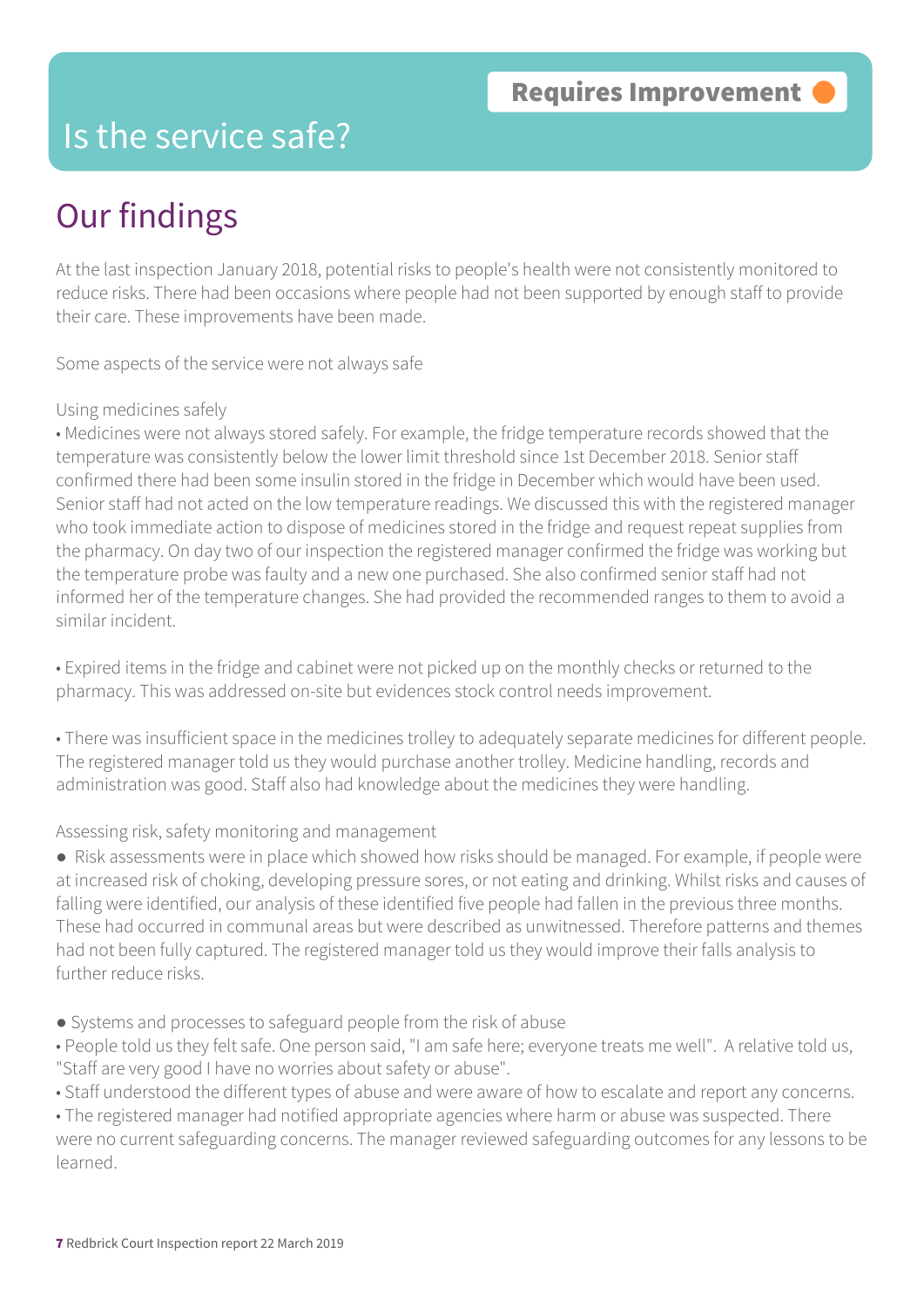Staffing and recruitment

• People and their relatives said there were enough staff to meet their needs. One person told us, "You may wait a few minutes but they do come". A relative said, "There's always staff when I visit". Staff told us previous unreliable staff had left and staffing levels were maintained. Occupancy numbers were low and they felt there were enough staff. The registered manager told us staffing levels were reviewed when people's needs increased.

• Safe recruitment procedures were evident with evidence that pre-employment checks had been carried out. These including Disclosure and Barring Service (DBS) checks and references to ensure suitable people were employed.

Preventing and controlling infection

• People were happy with the standards of hygiene. One person said, "It is always clean and there are no horrible odours".

• There were dedicated domestic staff who we saw carried out cleaning schedules to maintain standards.

• We saw staff used protective equipment such as gloves and aprons which were changed between care

tasks and handling food. Hand gel was freely available around the home to reduce the spread of infection.

Learning lessons when things go wrong

• There were clear procedures known to staff about communicating information about incidents and accidents on a daily basis. These were reviewed by the registered manager and provider to help reduce risks.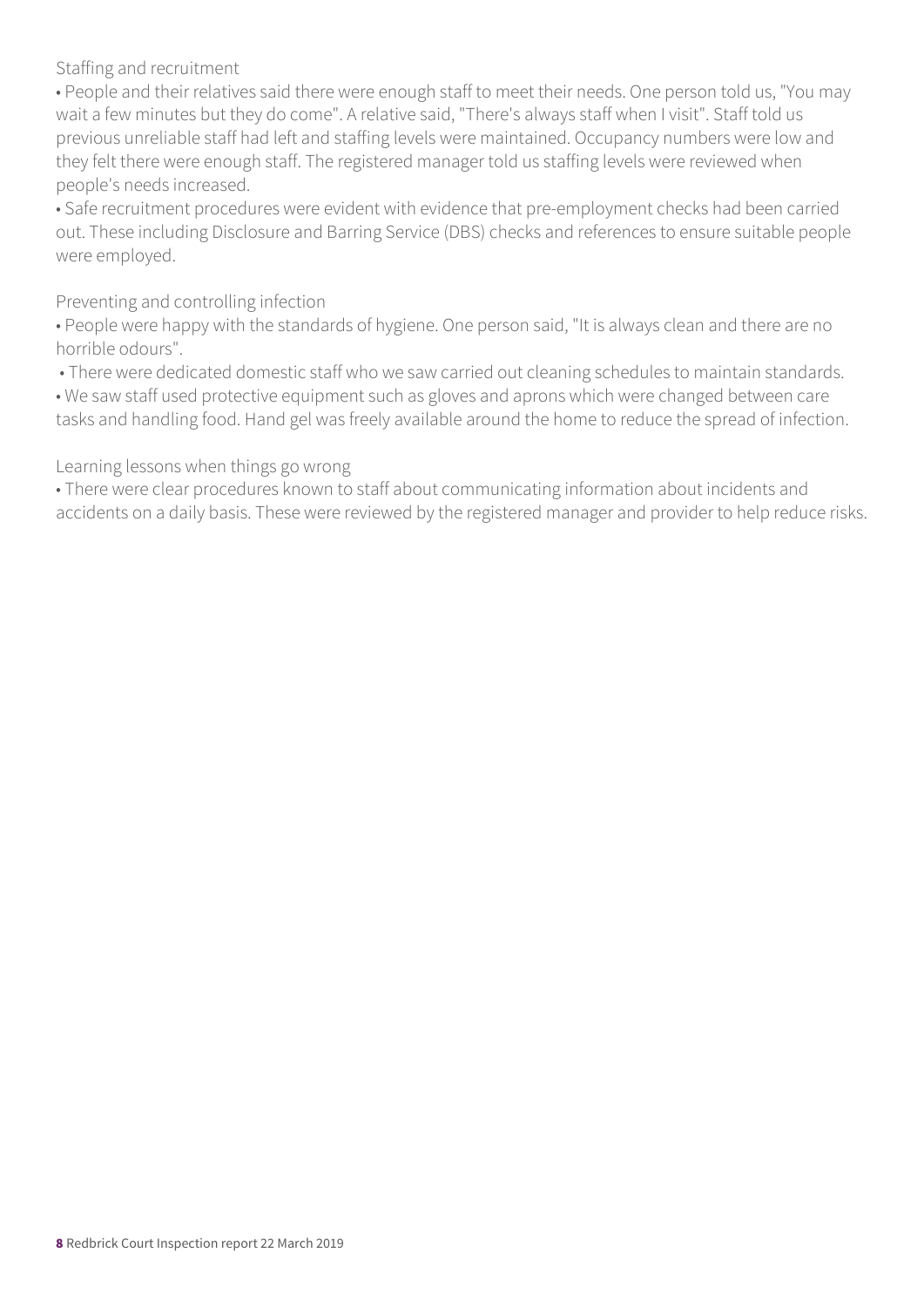### Is the service effective?

### Our findings

At the last inspection in January 2018, improvements were needed in relation to staff support, supervision and training. The principles of The Mental Capacity Act 2005 were not always followed and the monitoring of risks related to people's nutrition was not consistent. These improvements have been made.

Effective – this means we looked for evidence that people's care, treatment and support achieved good outcomes and promoted a good quality of life, based on best available evidence

Good: People's outcomes were consistently good, and people's feedback confirmed this.

Assessing people's needs and choices; delivering care in line with standards, guidance and the law •Assessments of people's needs were detailed and included the expected outcomes. For example, where people who had arrived from hospital they continued to receive the care they needed to aid their recovery.

#### Staff skills, knowledge and experience

• People were supported by staff who had received relevant training to meet their needs effectively. Staff felt supported and said practical training in moving and handling had improved their confidence. Competency checks were in place to ensure staff used their training to move people safely.

• People and their relatives said staff had the skills to meet their needs. One person said, "They move me safely using the turn-table and did it properly". A relative said, "They understand about dementia and diabetes and have supported us well". We saw staff used their knowledge of dementia effectively in how they approached and supported people who at times became agitated and confused. We saw a person was encouraged to help with general tasks as staff recognised that the person had previously been a carer and that it was important for them to be acknowledged in this role. Another person had been a magistrate and staff acknowledged and responded to their train of thought.

• Staff confirmed they had an induction to prepare for their role. We saw this was thorough and included shadowing experienced staff. A staff member said, "I was well instructed and felt supported and prepared for my role".

• A system was in place to monitor and plan staff training. Staff told us they had support and formal supervision had improved in frequency to enable them to reflect on their practice. All the staff felt communication was good; with regular staff meetings and daily handovers to keep them informed of changes and expected standards.

Supporting people to eat and drink enough to maintain a balanced diet

• People enjoyed the meals provided and confirmed they had a choice. We saw staff support people with their meals and drinks in an encouraging way. Drinks were offered frequently throughout the day, further enhanced using the cafeteria where visitors could access refreshments as well.

• Care plans provided information about how to support people's nutritional and fluid intake and how any related risks should be managed. For example, people who were at risk of losing weight or not drinking enough were monitored and referred to healthcare professionals for further support, such as nutritional supplements. The registered manager had improved the checks on monitoring records to ensure people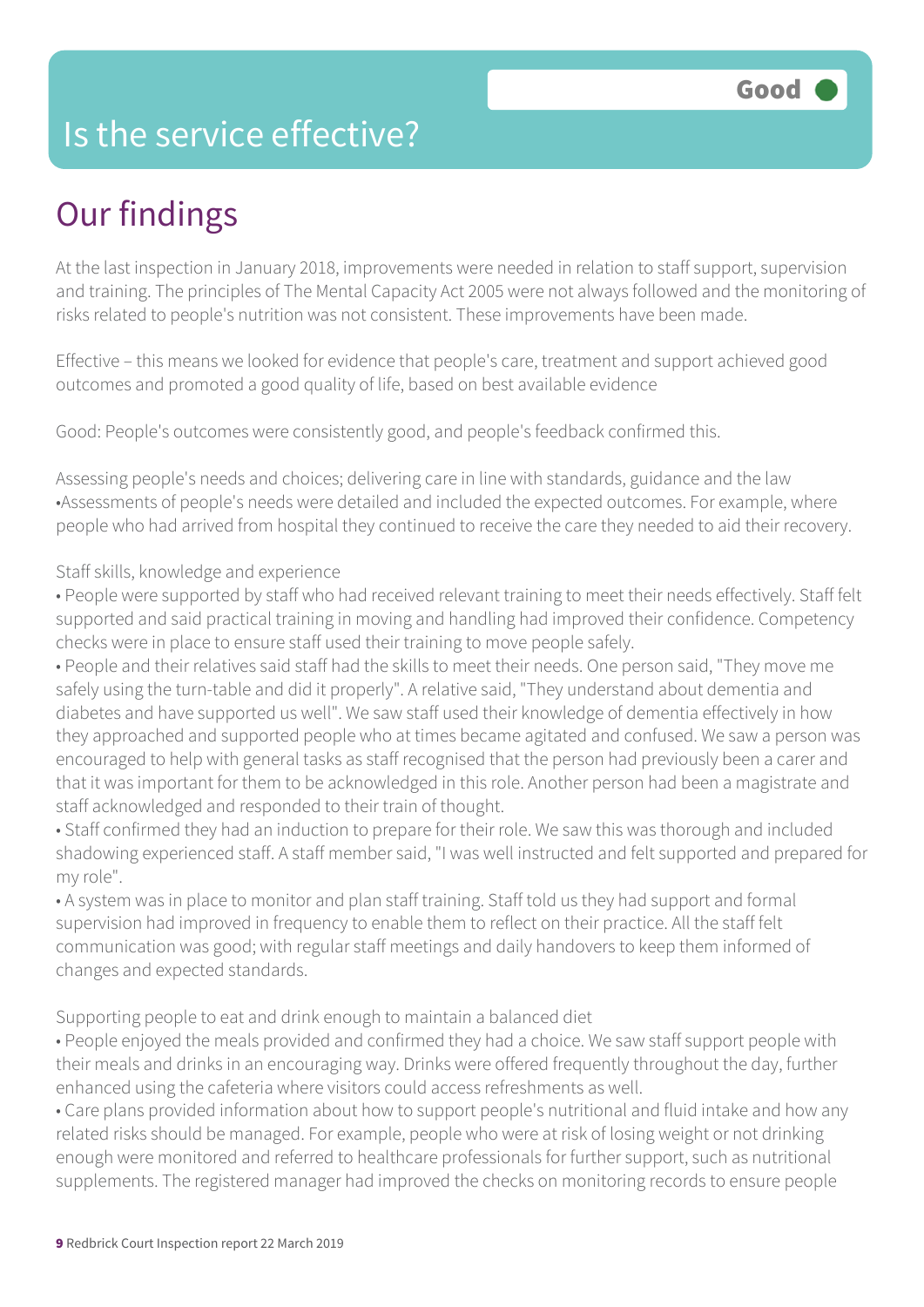were reaching the required amounts.

Staff working with other agencies to provide consistent, effective, timely care

• People confirmed they had access to a range of healthcare professionals such as the GP, district nurse, dentist, chiropodists and opticians. We saw specialist advice was sought such as speech and language therapists and dieticians to support people's nutritional needs.

• Records showed that staff made referrals when people's needs changed; for example, to mental health services. People had been assessed by mental health services and we saw their recommendations to support people were known to staff and followed.

• The service liaised with the local hospital to ensure people admitted for short term care continued to receive the care they needed once they had moved into the home.

Adapting service, design, decoration to meet people's needs

• Facilities had been designed to consider people's specific needs. A choice of communal areas, a cinema room, library, hairdressing room and sensory room. A cafeteria enabled people to have a meeting place in which to meet family and friends and have access to refreshments. We saw a person enjoying the 'garden room'; decorated with wall paper of trees, furnished with a garden bench and a sensor which activated birds singing.

• Personalised signage on people's bedroom doors helped people orientate themselves. Corridors were named after local streets to assist people to find their way around. Facilities such as toilets and bathrooms were clearly identified with words and pictures. The facilities were spacious, well-lit and pleasantly decorated.

Ensuring consent to care and treatment in line with law and guidance

The Mental Capacity Act 2005 (MCA) provides a legal framework for making decisions on behalf of people who may lack the mental capacity to do so for themselves. The Act requires that, as far as possible, people make their own decisions and are helped to do so when needed. When they lack mental capacity to take decisions, any made on their behalf must be in their best interests and as least restrictive as possible. People can only be deprived of their liberty to receive care and treatment with appropriate legal authority. In care homes, and some hospitals, this is usually through MCA application procedures called the Deprivation of Liberty Safeguards (DoLS).

• People confirmed their consent was sought prior to staff assisting them and we saw this during our observations.

• Best interest meetings were recorded with a clear decision of the outcome so that only agreed decisions were taken on behalf of the person. This reflected staff worked within the principles of the MCA in the least restrictive way.

• Improvements had been made to ensure Mental Capacity Assessments were completed appropriately and DoLS applications only made where people's liberty needed to be restricted for their safety. For example, the use of covert medicines.

• Staff had received training in MCA and DoLs and were aware of restrictions in place and how to support people with these.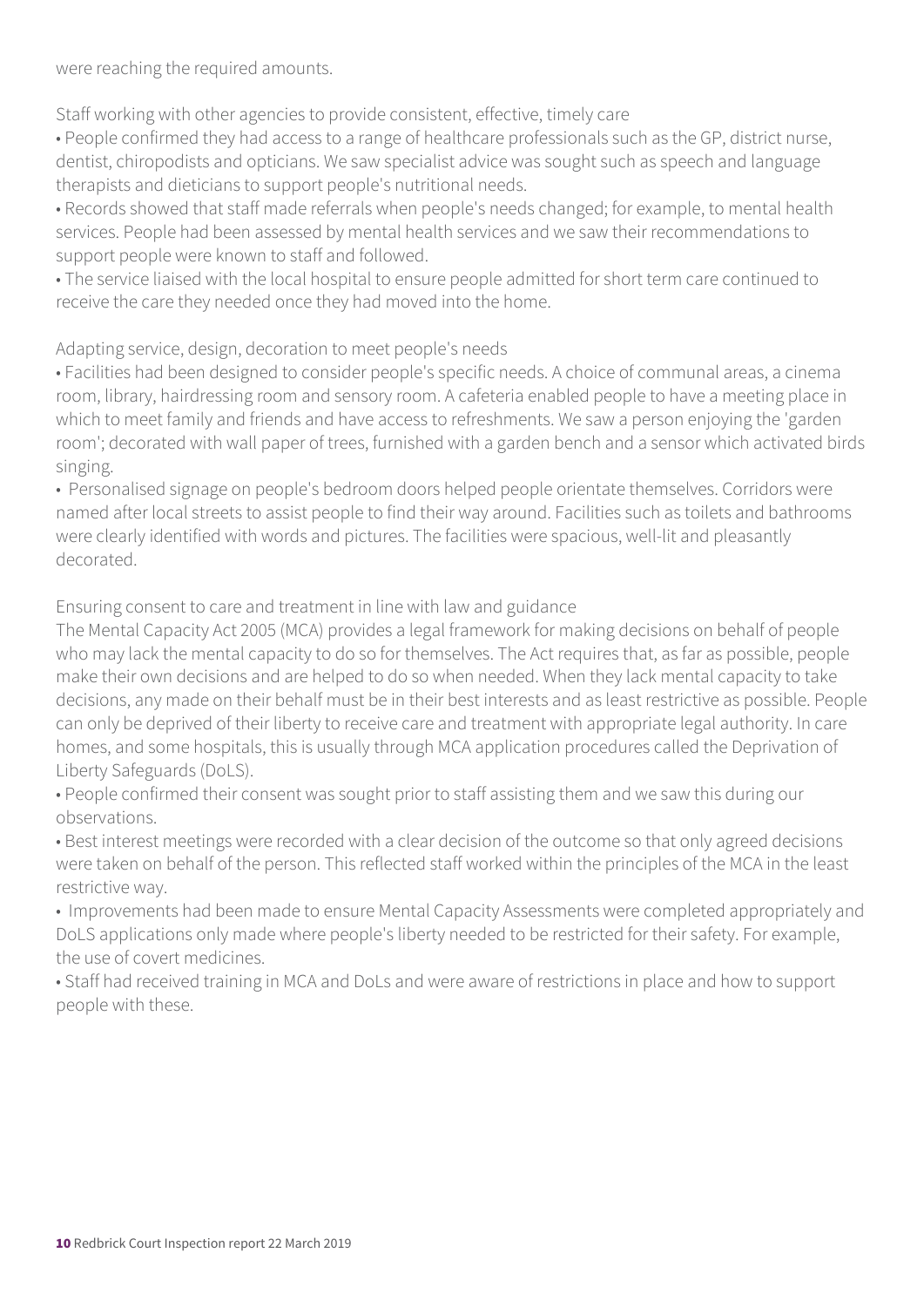### Is the service caring?

### Our findings

Caring – this means that the service involved people and treated them with compassion, kindness, dignity and respect.

Good: People were supported and treated with dignity and respect; and involved as partners in their care.

Ensuring people are well treated and supported; respecting equality and diversity

● People told us they were treated with kindness and were positive about the staff's caring attitude. One person told us, "They do me a hot water bottle, I like that, it's very kind". Another person said, "They are always polite never shout or rude to me or anyone else from what I have seen". Relatives were equally as positive. One relative said, "Absolutely brilliant here; [Person's name], came in here on Saturday, from hospital. Has picked up tremendously and it's only been a few days". We observed staff were kind and friendly and respected people's diversity. For example, supporting a person who preferred to walk continuously by offering their meals and personal care at times that suited them.

● Staff consistently told us they enjoyed working in the home and we saw they were motivated to provide high quality care. One staff member told us, "It's a pleasure to come to work, it's a lovely home; I like that staff attitude is positive, people have choices and the manager puts people first".

Supporting people to express their views and be involved in making decisions about their care

- People and relatives told us they felt listened to and involved in how their care and support was provided. Care plans reflected involvement of people and their family in decisions about their care.
- ●We saw several occasions where people chatted with staff in the cafeteria; this provided an opportunity for people to share their views with staff. People told us they made their own decisions and staff sought their views about aspects of their care and their daily routines. One person told us, "They come and ask me what I want to eat, what I want to wear". A relative told us, "She has had chats with staff and other people living here which is nice to see, and she is asked".
- Regular meetings were planned in small groups to enable people to express their views.
- There was a large menu displaying choices of meals. Displays of activities for the day were also evident to support people with making choices.
- People had been supported by other specialists and had access to an advocate to support them to express their views.

Respecting and promoting people's privacy, dignity and independence

- People's independence was respected and promoted. Staff supported to people to do things for themselves. For example, a person told us, "I am very satisfied with the home. I help the staff with everything in the café". People were encouraged to make their own drinks and help with domestic tasks. People were encouraged to regain their mobility and self-help skills following a hospital stay.
- Staff protected people's dignity when providing personal care. Staff knew how to promote people's dignity where people were unable to do this independently. For example, where people refused support staff tried different approaches.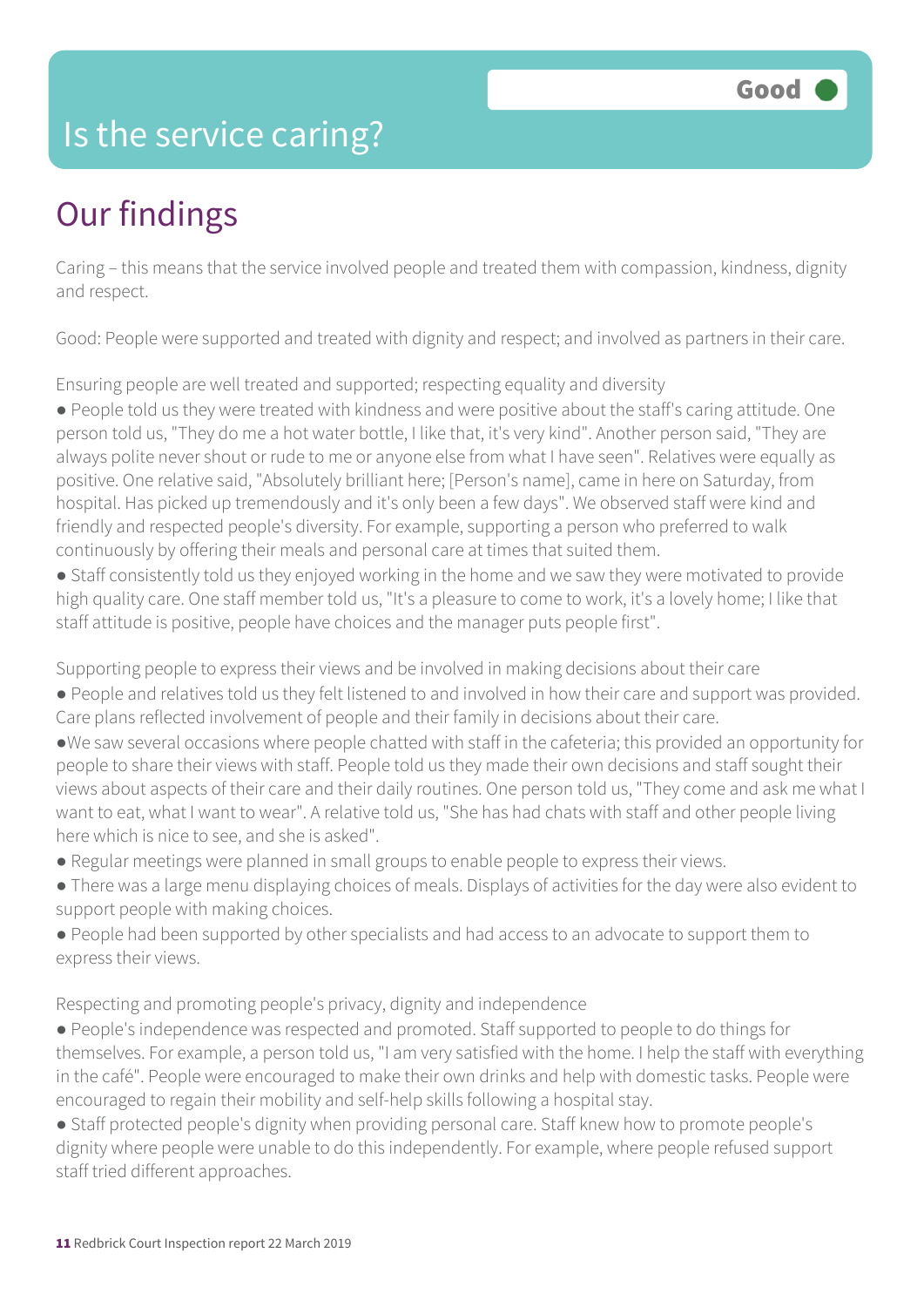### Is the service responsive?

### Our findings

Responsive – this means that services met people's needs

Good: People's needs were met through good organisation and delivery.

Planning personalised care to meet people's needs, preferences, interests and give them choice and control ● People had been involved in assessing their needs. One person told us, "I came from hospital and they asked all about what help I needed, it was very good".

● Care and support was provided in line with people's assessed needs. For example, staff were supporting a person in line with the mental health teams recommendations regarding their self-neglect and refusal of personal care. We saw staff used different approaches to gain the person's trust whilst enabling the person to retain control.

● Care plans included information about people's history, health, social needs and were person-centred. For example, people's daily routines and preferences were captured and met. A person told us, "Staff know what I like to do; my routines, I also have a little tipple a glass of Baileys and stay prefer to stay up late at night".

- Care plans included information about risks to people's welfare and how these should be managed, by for example specific equipment. We saw that staff were responsive to these, for example, using hoist and stand aids to support people's mobility, elevating a person's legs to improve their health condition and managing people's risks in relation to pressure relief. This ensured people's recovery was continued whilst in the home.
- Care plans were reviewed and amended when peoples' needs changed. For example, a person told us they had developed a medical condition and staff were supporting them with this.

●People's communication needs had been explored in line with the Accessible Information Standard (AIS). For example, a person had been provided with a notebook to look with prompts to remind them of their routines and events of the day. Information about the home and the provider's complaints procedures were available in other formats to support people's understanding of information.

● People had access to planned and spontaneous activities which were displayed to inform them. We saw people take part in arts and crafts, watching a film in the on-site cinema room, watching TV or reading. Later we saw people engaged in a quiz. A person told us they liked to sit in the sensory garden room. Staff told us they tried to support people to access the library upstairs and the garden. People and staff said they would like opportunities to go out more. The registered manager told us they were planning events. A person told us they enjoyed the regular religious services which took place. "I like to receive Communion, it makes me feel good".

Improving care quality in response to complaints or concerns

● People and relatives said they knew how to complain and felt confident to do so. The systems in place showed complaints were investigated and responded to. There were no current complaints. Complaints were used to improve the service, for example, improving staffing levels.

#### End of life care and support

● The provider had considered the needs of people who required end of life care. Although not providing this at the time, they had made links with their local hospice and attended additional training for staff in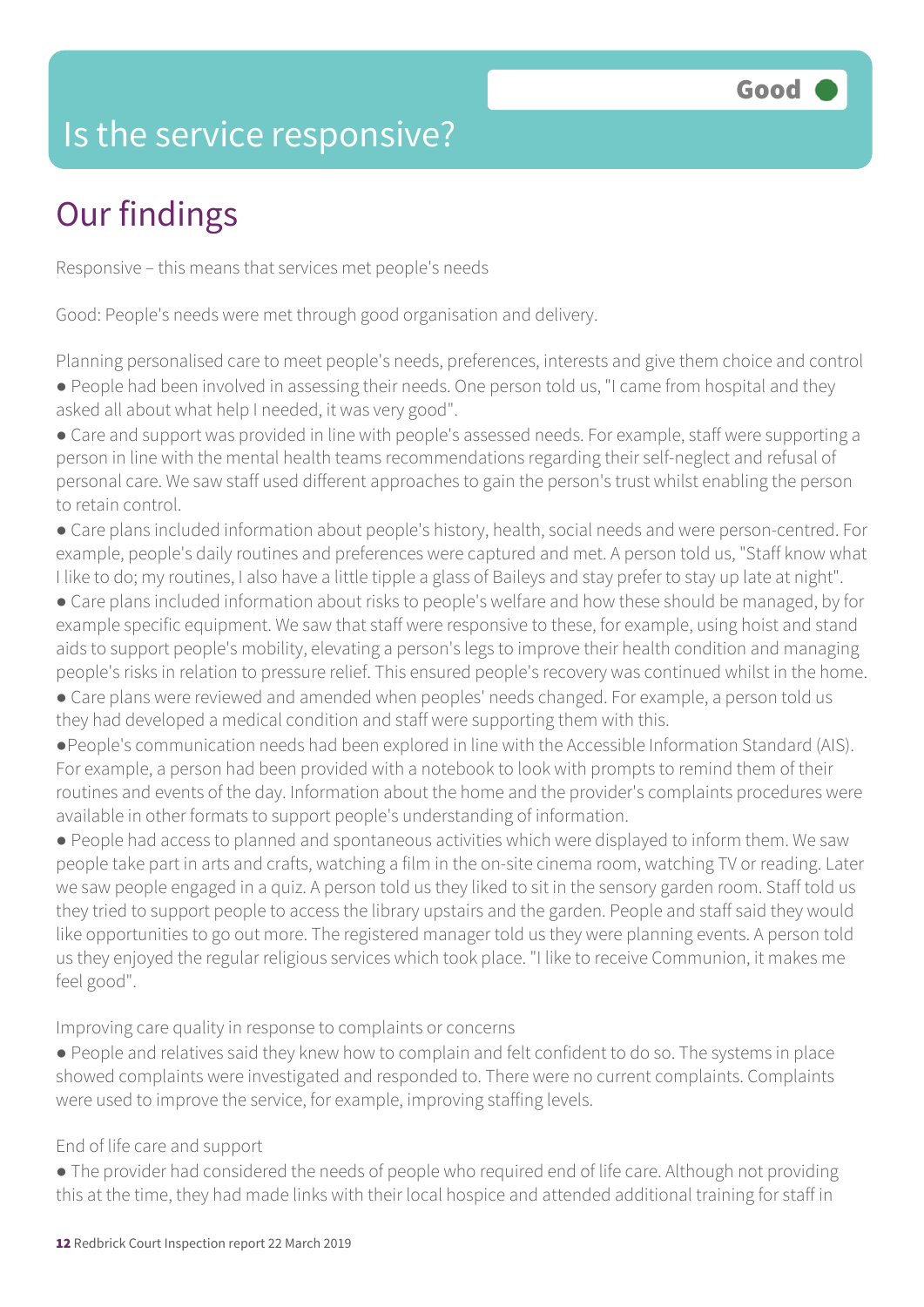providing this care. Staff were aware of the importance of key elements such as pain management, comfort and being aware of people's wishes.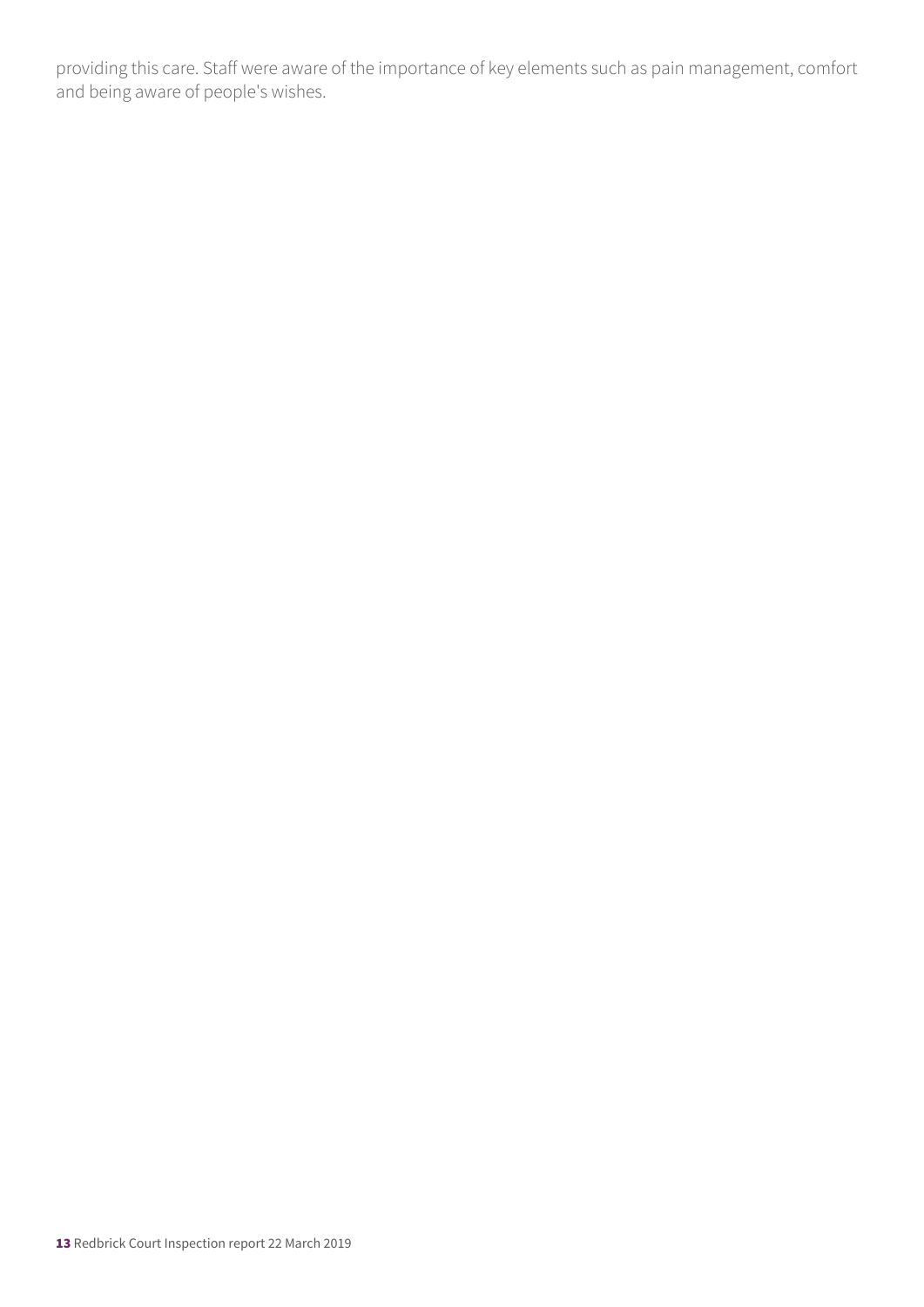### Is the service well-led?

### Our findings

At the last inspection January 2018, we identified the service had experienced inconsistent management since they were registered in July 2017. At this inspection we found the required improvements had been made and a registered care manager was in place.

Well-Led – this means we looked for evidence that service leadership, management and governance assured high-quality, person-centred care; supported learning and innovation; and promoted an open, fair culture

Good: The service was consistently managed and well-led. Leaders and the culture they created promoted high-quality, person-centred care.

Planning and promoting person-centred, high-quality care and support with openness; and understanding and acting on their duty of candour responsibility

- Staff described the registered manager as receptive, responsive organised and reliable. Staff felt the service was well-led and organised in a manner that helped them focus on people's care.
- The management team had increased since the last inspection with a registered manager and deputy manager in place. However, the registered manager also oversees two other locations. Staff felt they would benefit from having full-time leadership in place.
- Staff said regular meetings, support and opportunities to discuss the service provision had improved because of regular management.
- Staff felt improvements had been made to benefit people because of improved meetings. For example, increasing staffing levels, choices of a cooked tea and infection control standards.
- Staff were supported to understand their roles and responsibilities. For example, whistle blower procedures were reinforced through staff meetings. A staff member said, "We are encouraged to speak up when things were not right".
- Staff described an open culture in which they could approach the registered manager or provider who visited regularly.

Managers and staff being clear about their roles, and understanding quality performance, risks and regulatory requirements

- Audits were carried out to monitor the quality and safety of the service. We saw audits were effective in terms of monitoring risks such as pressure care, food and fluid intake. However, the audits did not identify the concerns we found such as the analysis of falls to identify themes or patterns where these were evident. The medicine audit did not identify the issues with medicine storage and maintaining fridge temperatures.
- Staff were aware of the systems to escalate incidents and accidents to management for daily review and action. The provider had ensured we were notified of events as required by the law.

Engaging and involving people using the service, the public and staff, fully considering their equality characteristics

● The provider and registered manager had consistently sought the views of people living in the home, relatives, staff and professionals to monitor the quality of care people received. Analysis of feedback was